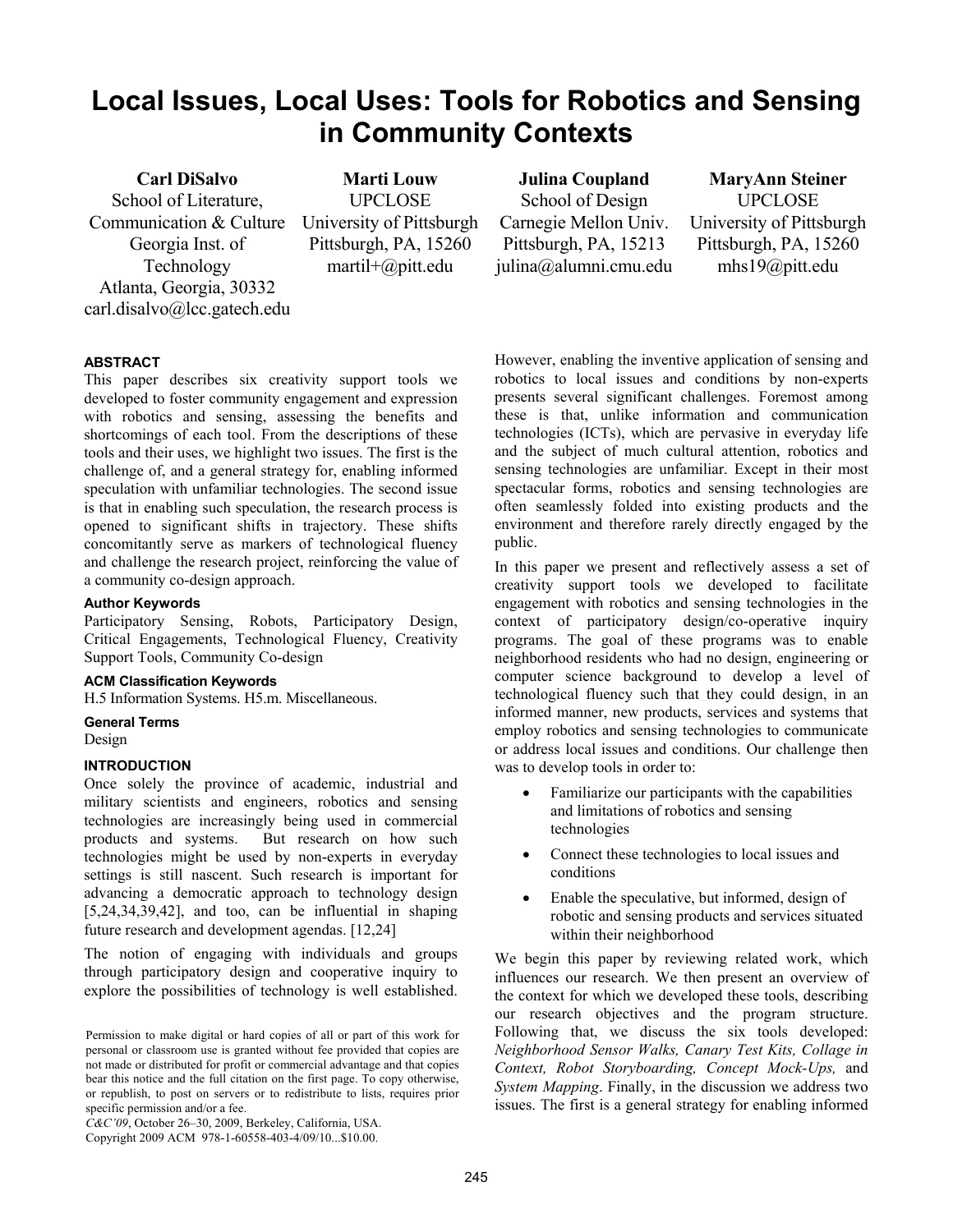speculation. The second issue is that in enabling such speculation, the research process is opened to significant shifts in trajectory. These shifts concomitantly serve as markers of technological fluency and challenge the research project, reinforcing the value of a community co-design approach.

## **RELATED WORK**

Our work is influenced by scholarship and practice in ubiquitous computing [9,11,13,31,39], design and the arts [5,15,16,27,33,34,40], cognitive science [36, 41] and education. [6,8,22] Within the arts, participatory sensing activities focused on issues of engagement and the rhetorical capacity of creative and critical public technology events have had particular significance in shaping our work. For example, the *Feral Robot Dogs* project developed by Natalie Jeremijenko used inexpensive toy robot dogs, outfitted with wheels and sensors, as mobile pollution detectors. [29] Working in cooperation with neighborhood residents, these robot dogs were released in packs to "sniff-out" pollution in selected areas. A central aspect of the *Feral Robot Dogs* project was what Jeremijenko refers to as its 'mediagenic" quality: how the event of neighborhood residents releasing robots into the environment would consistently garner media attention, thereby initiating a new dialogue about neighborhood conditions. This inspired us to consider how community co-design programs might function as a kind of public rhetoric, enabling new forms of argument, expressing and advancing alternative perspectives on neighborhood issues. [14] *Tripwire* was a public sensing project designed by Tad Hirsch for the 2006 San Jose 01 Biennale. [26] Using audio sensors connected to mobile phones (encased in coconuts) Hirsch installed a sensing network in the neighborhood surrounding the San Jose airport to monitor audio pollution produced by planes flying overhead. When the sensors detected sound above a given threshold, they would automatically call the City of San Jose noise complaint line, registering an (often humorous) complaint. Although *Tripwire* does not directly involve residents of the neighborhood, it is an example of the kind inventive sensing product and service grounded in a neighborhood issue we hoped our program would incite from our participants. Finally, the *AIR* project by the Preemptive Media collective enabled non-experts to use a custom hand-held air quality monitor to explore and document urban neighborhoods. [40] Aspects of this project are identical to ours, with a key difference being our focus on research and the desire for participants to use the monitoring process as a basis for ongoing design.

Research in participatory design and design studies has also significantly influenced our project, highlighting the challenges of enabling informed speculation and reframing the practices and objectives of design. Approaches such as playful triggers [35] and the use of games [7] provide novel and compelling methods for sparking imagination and discussion with participants. But, as Büscher, et. al have discussed, to be productive, imagination must often be coupled with a grounding in life conditions and technological capabilities. [10] Recently, scholars in design have suggested new modes of practice, ranging from critical design [15] to the notion of participatory design as the practice of enabling participation in the construction of "dangerous things" [16] that is, public assemblages of people, issues and technologies with political identities and desires. These new modes of practice bring the discursive elements of design process and products to the fore, as they strive to raise issues and provide prompts for debate.

Finally, our work is influenced by research on creativity, in particular from the vantage of education and cognitive science. This research has yielded a richer understanding of the processes that support individual and group creativity [2,37,49,52], which in turn has enabled the design of increasingly more sophisticated tools and socio-technical environments to support social creativity. [1,23,47,48,49] Within this research an emerging theme salient to our work is the design and evaluation of computationally-based creativity support tools in both general and specific collaborative problem-solving domains. [19,46,47,51] Our work finds common ground with these computer supported collaborative learning (CSCL) perspectives on social creativity and draws inspiration for the use of sensing and robotic technologies both as creativity support tools and as systems for creatively addressing social and environmental issues in the community.

### **SETTING THE CONTEXT: THE NEIGHBORHOOD NETWORKS PROJECT**

The tools presented in this paper were developed as part of the Neighborhood Networks project, which is a strand of research within a larger project entitled The City as Learning Lab (CaLL). Most broadly, our research asks: How can the city can be "activated" as a distinctive environment for learning about robotics and sensing technologies, and too, how can robotics and sensing technologies be used as platforms for distinctive modes of learning about the city. The learning that we are interested in is different from the familiar objectives of technology education programs. Our concern is not the learning of technological content and engineering design processes alone. Our concern is the development of technological fluency in our participants. [4] Furthermore, our programs strive to direct this fluency towards social ends: so that the participants can employ robotics and sensing in the creative and critical expression of identity; discovery and articulation of local issues of concern; and conceptualization and communication of possible interventions into these local issues of concern. As markers of technological fluency, we look to group processes that demonstrate social creativity around robotic and sensing technologies and the facility to imagine and translate nontechnical goals into technological solutions. Central to our work then is the goal of understanding the kinds of tools and conditions needed to support the growth of technology fluency.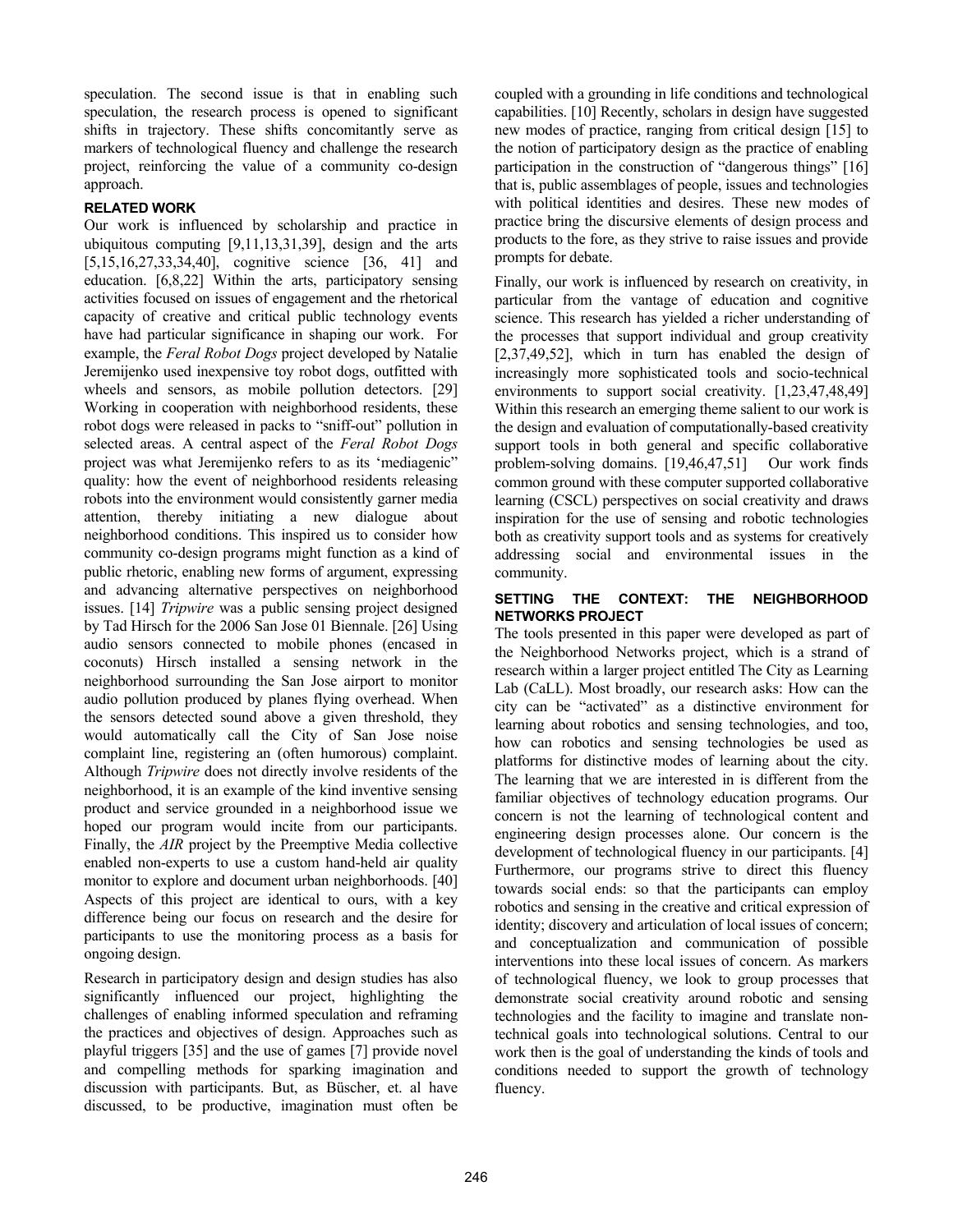**Primary Themes of the Neighborhood Networks Project**  Although each neighborhood that participates in the Neighborhood Networks project brings its own history, social arrangements, needs and desires to the project, thereby producing a distinct form to each engagement, there are three organizing themes that structure the Neighborhood Networks projects. These are **1) the use of design-based activities, 2) grounded in local conditions, to foster 3) critical and creative engagements with robotics and sensing technology**. It is these themes that motivated and directed the design of the tools we have developed for engaging communities with robotics and sensing technologies So, we will briefly describe these themes here, and then further develop them, by example, throughout this paper.

Our activities were **design-based,** in that they drew from practices in interaction design and participatory design that have been developed to support the conception, planning and production of products and services, as well as the use of design towards the development of case studies and theory. We refer to our activities as design-based in reference to and acknowledgment of our own position as designers, design researchers and education researchers working with and through design. As such, they share features with approaches to design-based research that span the learning sciences [3], design studies [18], and humancomputer interaction. [17]

Our program, and the activities that constituted the program, were **grounded in local conditions**: they were designed to facilitate connecting robotics and sensing to the neighborhood environment and issues. Our conceptualization of the environment was broad and sought to surface relationships between the material qualities and the social structures of the neighborhood. Our emphasis in grounding the program and activities in local conditions was motivated by both technical and pedagogical agendas. From a technical perspective, we wanted our participants to explore the ways in which sensing and robotics might *specifically* monitor and act on/in their neighborhood, and achieving this specificity of coupling between the technologies and the neighborhood required attention to local conditions. From a pedagogical perspective, we wanted to develop a program that exhibited "thick authenticity" [45]: that was germane to the issues of a given neighborhood, respected that neighborhood, and explored a plurality of applications that would only come about by emphasizing the distinctiveness of each neighborhood we engaged.

By **critical and creative engagements** with robotics and sensing technologies we mean experiences that bring about the analysis and interpretation of issues, building from traditions in education [6,22], design [15,16] and the arts. [28,30,33] From the perspective of the critical, our goal is to provide people with experiential knowledge so that they can make informed and insightful suppositions and judgments concerning the capabilities, limitations and applications of technology. From these critical engagements we hope to facilitate creative expressions, by which we mean imaginative and resourceful representations of problems, or possible interventions into the conditions of a problem. Our goal is not to teach people to be engineers, but rather to help bring people to a point of technological fluency where they are comfortable with and capable of utilizing the products of engineering beyond familiar uses. Regarding the use of technology then, our interest is how people apply and manipulate a given technology while infusing the artifacts or systems they produce with their own voice and style.

### **Project Description and Methods**

Between 2007 and 2009 we engaged two neighborhoods in Neighborhood Networks programs. In the first neighborhood, the program ran for 8 weeks and included approximately 14 neighborhood residents as active participants, ranging in age from early teens to mid-60s. In the second neighborhood, we ran two programs. The first program ran for 8 weeks and included 8 neighborhood residents as active participants, all of who were aged 12-18. The second program ran for 9 months (with a 1 month winter holiday break) and included 9-12 regular participants, all of them adults. In this second program, approximately  $3/4$ <sup>ths</sup> of the participants were residents and the other  $1/4<sup>th</sup>$  were leaders of neighborhood organizations, but did not live in the neighborhood.

The discussions of the tools in this paper are based on observations, field notes, and informal communications collected over the span of the programs. Two to four researchers were present at each event. Throughout the events, researchers took field notes documenting the participants' interactions with the tools and additional field notes were written after each event. Informal communication regularly occurred between at least one of the researchers and participants, through email or phone calls, providing another source of feedback and insight on the program as it progressed. Taken together, these field notes and communications provided a thorough overview of the activities and tool usage and enabled the descriptions and reflective assessments that follow.

## **TOOLS**

In the following sections we describe and assess six creativity support tools and the associated design activities we developed to enable critical engagement and creative expression with robotics and sensing technologies. The first set of tools **familiarized** participants with the capabilities and limitations of robotics and sensing technologies. The second set of tools explored the potential of these technologies to **connect** with local issues and conditions of concern or interest. The last set of tools **encouraged the speculative, but informed, design** of robotic and sensing products and services situated within neighborhood.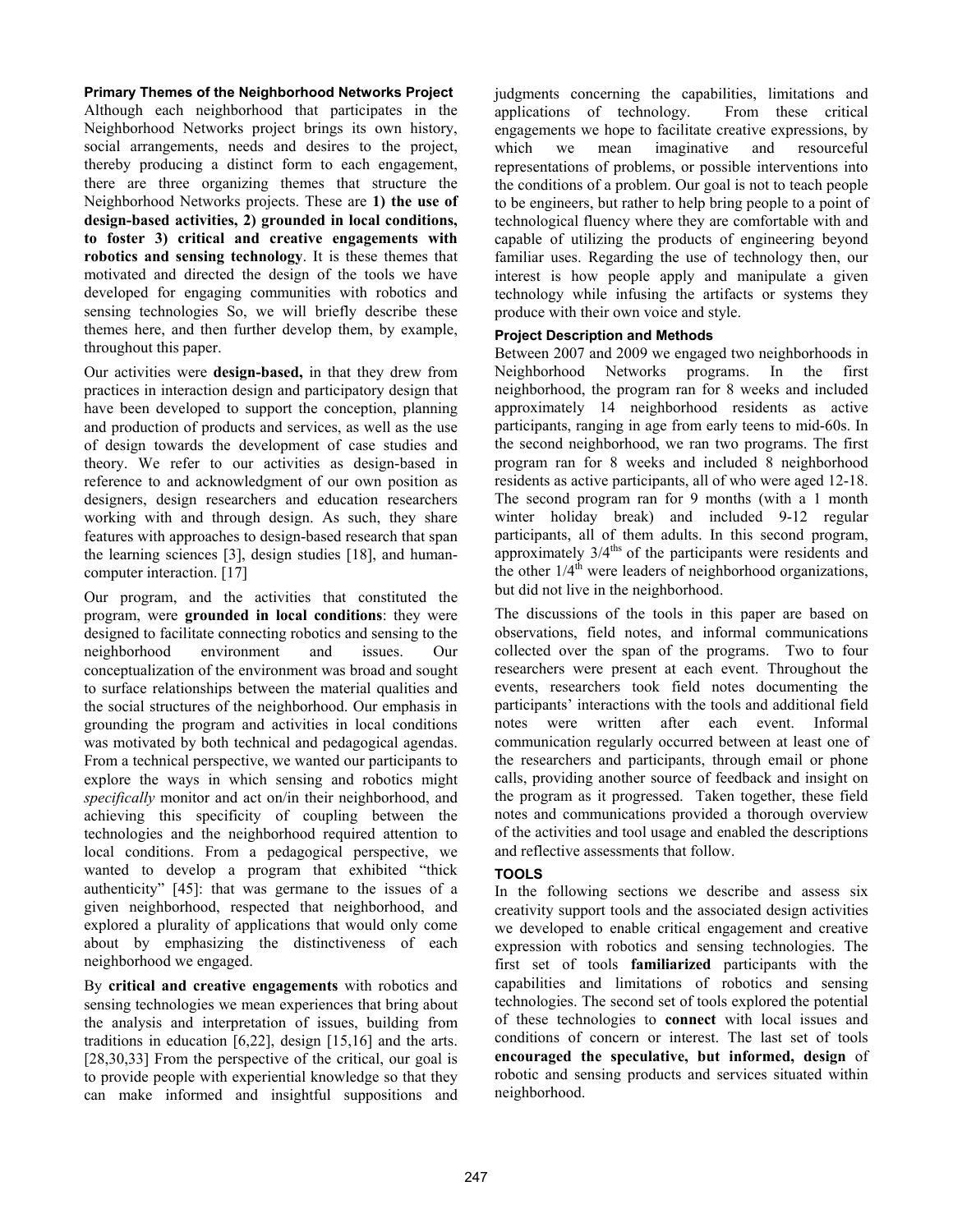## **A. Tools for Familiarizing**

The first set of tools were designed to familiarize participants with the basic capabilities and limitations of robotics and sensing technologies and provide vocabulary around which to imagine, describe and critique how these technologies might serve the neighborhood. To facilitate this we used a simple prototyping device called the Canary. The Canary is a handheld robotics and sensing platform capable of monitoring a suite of environmental factors including air quality, humidity, temperature, sound, and light levels. Each of these sensor inputs can be connected to servomotors to create interactive devices that respond to one or more of the sensed conditions, without any programming.

### *Tool 1. Neighborhood Sensor Walk*

Imagining the practical application of unfamiliar technologies to familiar environments is a challenge. Preconceived notions of robotics and design make initial discussions around the use of these technologies in the neighborhood difficult. To support informed participation and reach our project goals of increasing technological fluency in the group, it was important to provide participants with experiential knowledge around the possibilities of simple sensors coupled to reactive mechanisms. The Neighborhood Sensor Walk was designed to help participants become familiar with the technology as quickly and easily as possible and ease the transition from unfamiliar to familiar, by enabling participants to explore sensing technologies (using the Canary) and their affordances within the context of their own neighborhood

## *Description of Tool and Use*

The Neighborhood Sensor Walks were run in multiple neighborhoods and each Sensor Walk followed the same basic format. A large printed map of the neighborhood was placed on a table along with Canaries, Polaroid cameras, and two sets of prompt cards to help direct participants' explorations. One set of cards prompted participants to find sensory extremes (lightest vs. darkest, loudest vs. quietest) and the other set prompted picture-taking of neighborhood characteristics (historical features, evidence of neighborhood personality, or evidence of change). The prompt cards encouraged participants to use the Canary to measure unfamiliar data within familiar settings, such as the humidity of a library ceramics studio, the air quality in a basement bar, and the light levels in side alleyways. As participants returned from their Sensor Walk they attached their photos and prompt cards to the large neighborhood map, and discussed their findings and ideas for other kinds of information that could be discovered. In this way the map became a visualization of the Neighborhood Sensor Walk experiences, generating conversation about the findings and speculation about other locations and conditions within the neighborhood.

#### *Benefits and Shortcomings*

The primary benefit of The Neighborhood Sensor Walks was to get the participants out and about and sensing in their neighborhood. Through this experience participants encountered the basic capabilities and limitations of the Canary as a specific platform, and of sensing technologies more generally. For example, participants were surprised by, but quickly discerned, what could and could not be sensed by the Canary: whereas the exhaust from a car might register on the air quality sensor, the stench of a portable toilet would not. In discussing why this was so, the participants began to develop an awareness of how the technology functioned and how this functioning did or did not relate to their experience, e.g., the air quality sensor measured CO, not "smells" — something could smell bad but not be able to be measured by this, or perhaps even other, sensors. Participants also experienced the frailty and ambiguity inherent in sensing technologies. For example, participants would stand on a street corner hoping to detect changes in air quality due to traffic. After some experimentation with where they were standing, they would determine that in fact they had to be both very close to the traffic and downwind for the sensor to register. Through such experiences participants began to develop tacit knowledge of sensing as an activity and sensors as specific technologies.

Once comfortable with how the Canary functioned, participants related the technology and data to the common neighborhood themes. For example, in one neighborhood known for its poor air quality and high asthma rates, participants were particularly drawn to the air quality sensor and its potential for identifying sources of pollution. Making such associations between the sensing technology and the environment and identity of a neighborhood is the kind of familiarizing engagements we hoped to prompt, in order to provide the basis for later activities in which participants would more directly connect the sensing technologies to specific places and phenomena in the neighborhood.

The final benefit of the walks came from the public nature of the activity. By taking place outdoors in a central location, the walks generated curiosity from passersby and helped spread awareness of our project at a very early point in the process. However, we should note this curiosity also turned out to be the one significant shortcoming of the activity: those who were introduced to the technologies incidentally, i.e., by encountering the participants engaged in the sensing, were less able to generate functional knowledge and place-based conversation and tended to focus solely on the novelty of the technology. For example, in reference to the Canary we heard "I really like these kinds of things" or "cool device" but these comments did not necessarily connect to local conditions or ideas for relevant applications.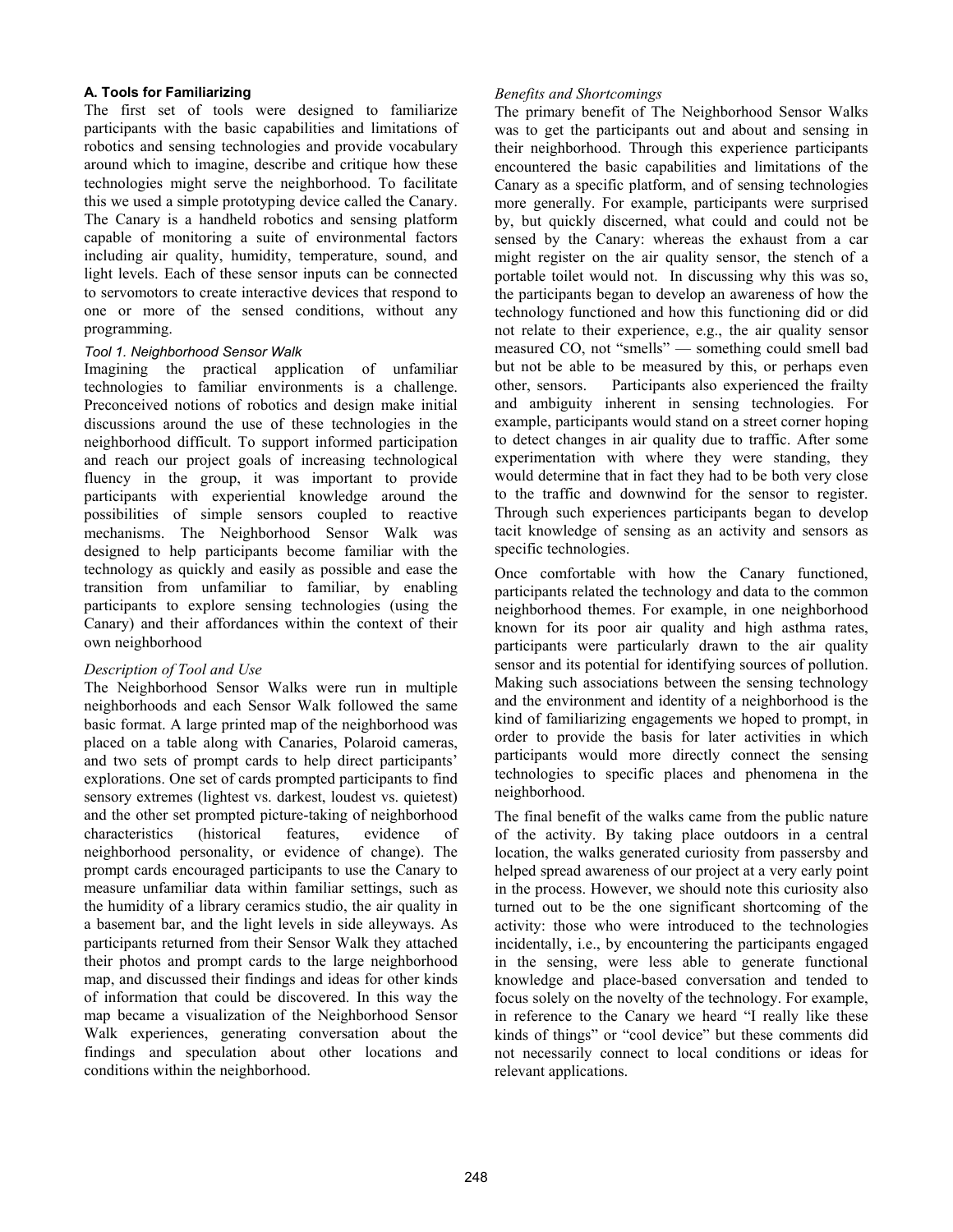#### *Tool 2. Canary Test Kit*

The Canary is not only a tool for measuring sensed data; it is also a platform upon which people can design expressive and interactive robotic devices. Because our participants tended to be adults with little hands-on design and technology experience, we knew they would need to become familiar not only with the technology itself but with using it as a tool for creative expression. The Canary was intended to expose participants to creative sensor use, so we constructed a kit for testing the Canary's capabilities and visualizing those measurements in a playful manner.

## *Description of Tool and Use*

The test kit consisted of a brown paper bag containing an assortment of materials to trigger the various sensors, including: alcohol-based pens, candles and matches, eyeglass cleaner, noisemakers, and flashlights. The kit also included a paper template for a generic gauge to visualize sensor measurements. The participants could use markers and small crafts objects like pipe cleaners and plastic flowers to customize the gauge and then, by attaching the gauge to the Canary with a servomotor, the gauge would respond to a triggered sensor.

The activity consisted of three stages. First, participants explored the Canaries' sensing capabilities with the provided triggers. Second, participants created gauges to display sensor readings. Third, participants were asked to discuss how the visualizations might effectively address local issues. This final step elicited the ideas of creating a robotic device to monitor a local bridge undergoing major rehabilitation and constructing a coughing robot to measure air pollution.

## *Benefits and Shortcomings*

The test kit greatly benefited those participants who were not used to tinkering with sensor and simple motor assemblages. By providing tools and a structured activity within which to use them, participants appeared to feel more at ease testing, discussing and creating on their own interactive sensing devices and the open-ended, exploratory nature of the activity allowed for the process to be mostly participant led. The self-directed pacing allowed time for participants to become familiar with these technologies and begin to find relevance and application for them in the neighborhood. For example, in one workshop two retirees spent most of their time experimenting with various materials in the test kit, while two others worked together to make the gauge 'accurate,' while yet another participant worked individually to list the places in the neighborhood where these sensors might be useful.

## **B. Tools for Connecting**

In addition to familiarizing participants with robotic and sensing technologies, we hoped to guide them in creating novel and appropriate design solutions that creatively engaged with the issues at hand. Building on the Neighborhood Sensor Walks, we aimed to develop critical engagements with the technologies to creatively connect them to local conditions and issues of interest and concern. The next two tools were designed to provide participants with opportunities to think about where and how the technologies might be meaningfully applied in the neighborhood.

### *Tool 3. Collage in Context*

In order for people to think critically about how the capabilities of environmental sensors might intersect with their own community issues, they must make the connection between data sources, what that that data means for their local community, and how they might act upon, or with, that data. The Collage in Context tool was developed to prompt connections focused on opportunities of localized data monitoring. In what follows, we present the tool as it was used in a specific workshop, in which participants identified two problem areas in the community: the neighborhood's poor air quality and the traffic congestion caused by a nearby bridge rehabilitation. To determine how the sensor technologies might address the problem areas, the participants were asked to place an image of the Canary in specific locations and define the data the Canary would measure in that particular location.

## *Description of Tool Design and Use*

We constructed collage kits for the two problem areas the group had identified. Collage kits are common tools in participatory design practices—they allow participants to generate and express ideas around a topic through a given set of words, images, and parameters. Each collage kit contained 8.5 x 11" photos of the local context; thumbnail images of the Canary; and glue sticks, scissors, pens, and paper. The participants divided into two groups, one focusing on air quality and the other on traffic monitoring. Through a collaborative process of speculation, discussion, and evaluation, each group pasted the Canary images onto the photos, connecting the sensing technology to the local environment.

## *Benefits and Shortcomings*

By maintaining appropriateness to local conditions, participants were able to address the issues directly and creatively. For example, one participant used the collage kit to show how the Canary might monitor traffic on the main street in the neighborhood, triggering an alert system when speeds are too high. The alert system – a song recorded by members of a nearby church choir – would play over loudspeakers. This novel idea led to the approach of broadcasting the song over a radio station instead of loudspeakers, which, in turn, developed into the design solution of a local radio station that monitors traffic.

The collage activity had one notable shortcoming: it was predominantly speculative, based solely on the participants' existing knowledge rather than actual data. Had the participants captured actual data by taking the Canary out to the specified points of interest, they could have produced collages more grounded in the capabilities of the sensors and technologies in those actual conditions.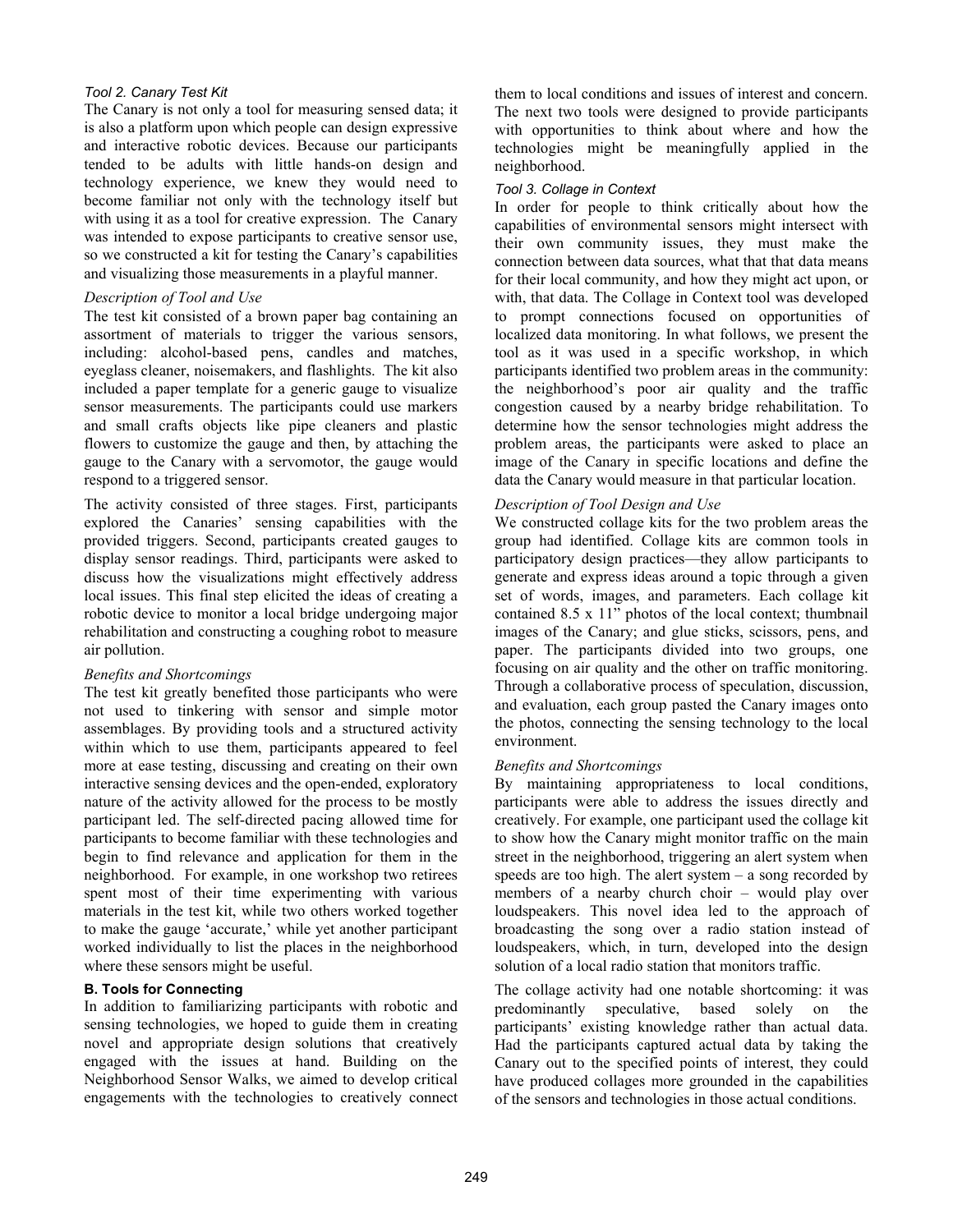#### *Tool 4. Robot Storyboarding*

Scaffolding both robotics content and the design process was necessary in order for participants to produce descriptions of how a robot intended for use in their neighborhood would work. To address this challenge, we developed robot storyboards. Through the activity of storyboarding participants attempted to make their ideas explicit by producing sketches and descriptions of the parts, construction, interaction and purpose of their robots. A key quality of storyboards is that they do the work of both an elicitation and documentation device: they draw out the desires and intentions of the participants, couple these with perceived technical capabilities and limitations, and provide reference for ongoing design activities.

### *Description of Tool Design and Use*

We needed a structure that would support the design process of specifying intended use while also reinforcing a basic knowledge of robotics and sensing technologies. To support this, we developed a set of custom storyboards, which asked questions organized around four themes:

- Actions: What actions will people, things or the environment take that affect the robot?
- Sensing: What does your robot sense from those actions and using what sensors?
- Output: How does your robot react to those actions and express what it senses?
- Communication: What do you want to communicate through your robot? How should people feel or respond to your robot?

## *Benefits and Shortcomings*

The main benefit of the storyboards is that they prompt participants to think more completely though a situated scenario of use, and in the process, to develop associations between intention, use, capabilities, and requirements. For example, one participant developed a concept she called "Fans of Fury." She began with the theme of Communication and created something that people would find visually appealing. From this she progressively built out the notions of Actions, Sensing, and Output, eventually tying the motion of the fans to the action of clearing pollution by spinning "furiously." The final concept was one of large colorful fans strung on a cable across a busy intersection: as the pollution levels rose, the fans would spin, lowering the pollution, and in the process, making passersby aware of environmental conditions.

As a method of expression, writing was more actively pursued than drawing. All participants wrote at least a few sentences in response to each of the questions. One might argue that given this predisposition to writing, we should emphasize writing over drawing in the design of the tool. However, we believe that drawing is an important aspect of the process precisely because it removes people from their rote practices and connects them to designerly and artistic practices and modes of knowledge production.

## **C. Tools for Speculating**

The next set of tools we developed were intended to encourage informed speculation and reflection on design situations involving sensing and robots in the neighborhood. By informed speculation, we mean that a diverse group of non-experts in robotics had enough functional knowledge about sensors and simple actuators to survey and define a landscape of possibilities for how these technologies might be used productively in the neighborhood to address issues of concern. In the next section we describe how Concept Mock-Ups and System Mapping tools facilitated informed speculation and critical engagements around the community identified issues (air quality, traffic congestion and safety, community information access). We also describe how these creativity support tools functioned to help the group imagine and plan robotic services and interventions for the neighborhood.

### *Tool 5. Concept Mock-Ups*

Work in creativity support tools has shown the value of "externalization" artifacts to facilitate and communicate a collective idea. [8,19,41,50] Through prior engagements with our tools, participants had developed a shared verbal language and a set of experiences around which to describe project ideas, but they had yet to collaboratively produce a representation or externalization of the group concepts. To prompt collaborative creative exploration and foster a community of learners [44], we encouraged participants to co-create an artifact that articulated and embodied the group's ideas for how interactively enabled sensors could be used to serve the neighborhood. To support a creative externalization process, we devoted two workshop sessions to the creation of Concept Mock-Ups—presentation artifacts that would be used to communicate to community residents in weeks to come. This activity had the dual purpose of getting participants to collectively articulate and refine their individual ideas into a shared concept while also preparing them to present their concept to an external audience.

## *Description of Tool Design and Use*

Our participants clustered into two self-selected groups based on affinity and interest. Each group pursued different representational techniques to externalize their design ideas. One group choose to mock-up an Air Quality Gauge, a deployable unit to monitor air quality in critical locations around the neighborhood. This group made a poster using a tri-fold presentation board with a focus on size, color and iconic representation in order to attract interest from passersby on the street. The group, drawing on the familiar fire-risk standards, created a color-coded scale in green, orange and red sectors to represent local air quality conditions ranging from good to fair to poor. They then took the gauge one step further and added literal representations of poor air quality (and drawing from the name of the technology platform – the Canary) as a caged canary keeling over and a baby with a gas mask. The group decided to add a servo-controlled canary that would tip and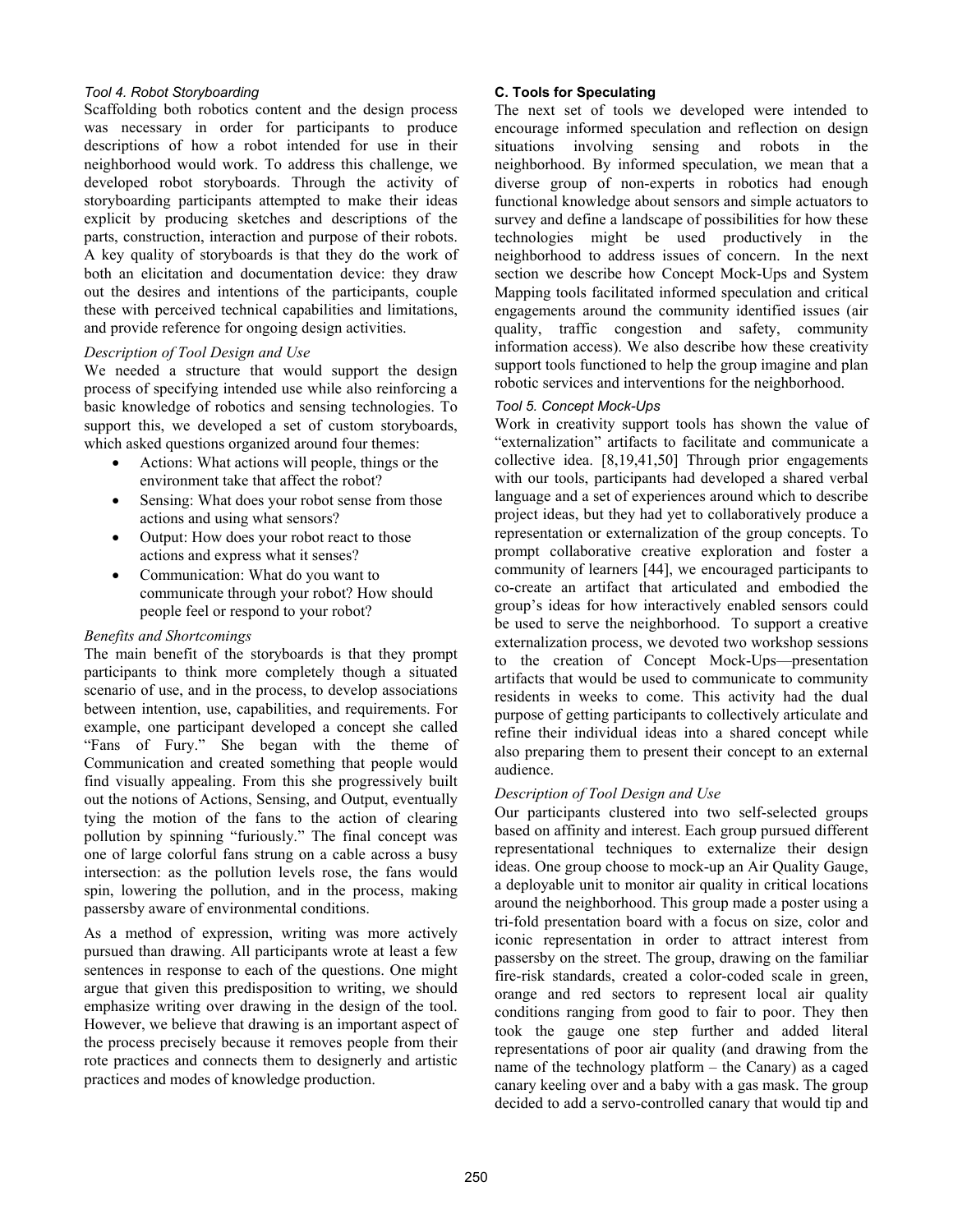eventually fall off its perch when air quality conditions were poor. As they worked on their presentation, the activity surfaced potential problems in weather and vandal proofing, storage and gauge placement in the neighborhood. As a mild form of protest, one participant suggested placing the gauge out in front of the library to notify offending bus drivers who exceeded the five-minute idling limit ordinance.

The second group, in response to a major rehabilitation project on an already congested bridge, decided to purse the idea of a locally run community broadcast system that monitored traffic conditions and provided community news, events and entertainment segments. To illustrate the concept, the group fashioned a three-dimensional model of the local area: blue tissue paper became the Monongahela River, modeling clay was sculpted into cars and trucks, and pipe cleaners were used to represent the broadcast antennae, roadways and bridges. Sticky notes were used to envision a preliminary signage system notifying drivers and residents about the new radio station. The model also prompted discussion about how to enable cell phone users to contribute audio comments and feedback to the station.

### *Benefits and Shortcomings*

One benefit derived from the Concept Mock-Ups was that color selection, paper cutting and gluing activities surfaced new discussions about signifiers, scale, size and placement of the system components within the design. For example, when constructing the bridge surface black pipe cleaners were used to indicate four lanes of traffic. One participant mentioned that lane closures would significantly affect traffic flow and change where the traffic monitoring sensors should be placed. The group then chose to use a red pipe cleaner to indicate a lane closure and moved the traffic sensors accordingly.

The activity also allowed visual solutions to emerge before requiring participants to apply language and explain their ideas in words. We noticed that quieter members of the group had an alternative means by which to contribute their ideas. The flow of discussion and activity around the table allowed the group to integrate and synthesize each other's ideas together in real time.

Another benefit of creating these externalized representations is the "back-talk" of the design. [46] In building the mock-up of the traffic-monitoring broadcast, it became clear that the range of the broadcast would significantly affect the placement of the traffic monitors. The group recognized that they might have to scale down the monitoring service and focus their attention on commuter rather than neighborhood audiences.

While the process of creating low-fidelity mock-ups supported a creative internal group process, it was less successful in creating a presentation artifact to use with external audiences. Our participants were, by and large, senior level administers of organizations within the community. While they enjoyed producing the Concept Mock-Ups, they seemed reluctant to take them seriously as communication tools, perhaps concerned that the unpolished qualities might not be a suitable form of expression. And yet, when the mock-ups were displayed on tables at a community event, their unfinished qualities seemed to invite the community's comments and critiques of the project ideas.

### *Tool 6. System Mapping*

Through the series of participatory design activities described above, the participants came to an easy consensus that as a project concept, the community radio broadcast linked to data about traffic conditions and air quality would best address their collective concerns for improving conditions in the neighborhood. The next tool was designed to elicit how the various elements of the broadcast system would work together in more detail. In particular we wanted to support informed speculation around how the traffic and air quality sensors would be linked to the radio broadcast and affect the programming content users would hear. We also wanted participants to consider how the immediate practical constraints of the available technology would inform their proposed design.

In the System Mapping activity, we asked participants to indicate where air quality, traffic monitor, and sound sensors should be located in the neighborhood. To do this, they placed color-coded stickers on a large format map and cut out a colored transparency overlay outlining the anticipated broadcast coverage area. With the infrastructure of the system laid out, participants formed into small groups to fill out a programming schedule for broadcasts, based on relevant sensor readings. This activity was done twice: the first time designing the system around the actual transmitter and sensors we tested, and the second time designing the system around an unconstrained broadcast range and unlimited sensor accuracy.

## *Description of Tool Design and Use*

Not surprisingly, participants showed an affinity towards the technology most salient to their primary issue of concern. A participant who had taken over responsibility for the antennae took charge of determining where the transmitter should be placed. The two participants who expressed the most concern around pollution issues worked together to place air quality sensors on the map in six locations they considered vital to monitor. The executive director of the library, frustrated with noise and unruly after school activity, placed two sound sensors on the map: one in front of the library and one next to the basketball courts across the street.

As participants gathered into small groups to plan a programming playlist, each group recognized that, given the hyper-local broadcast range, the radio audience would be limited to bridge on-ramps and the bridge crossing itself. Each group independently decided to use the traffic monitoring sensors, which detect average car speed, as a trigger for selecting the types and length of programming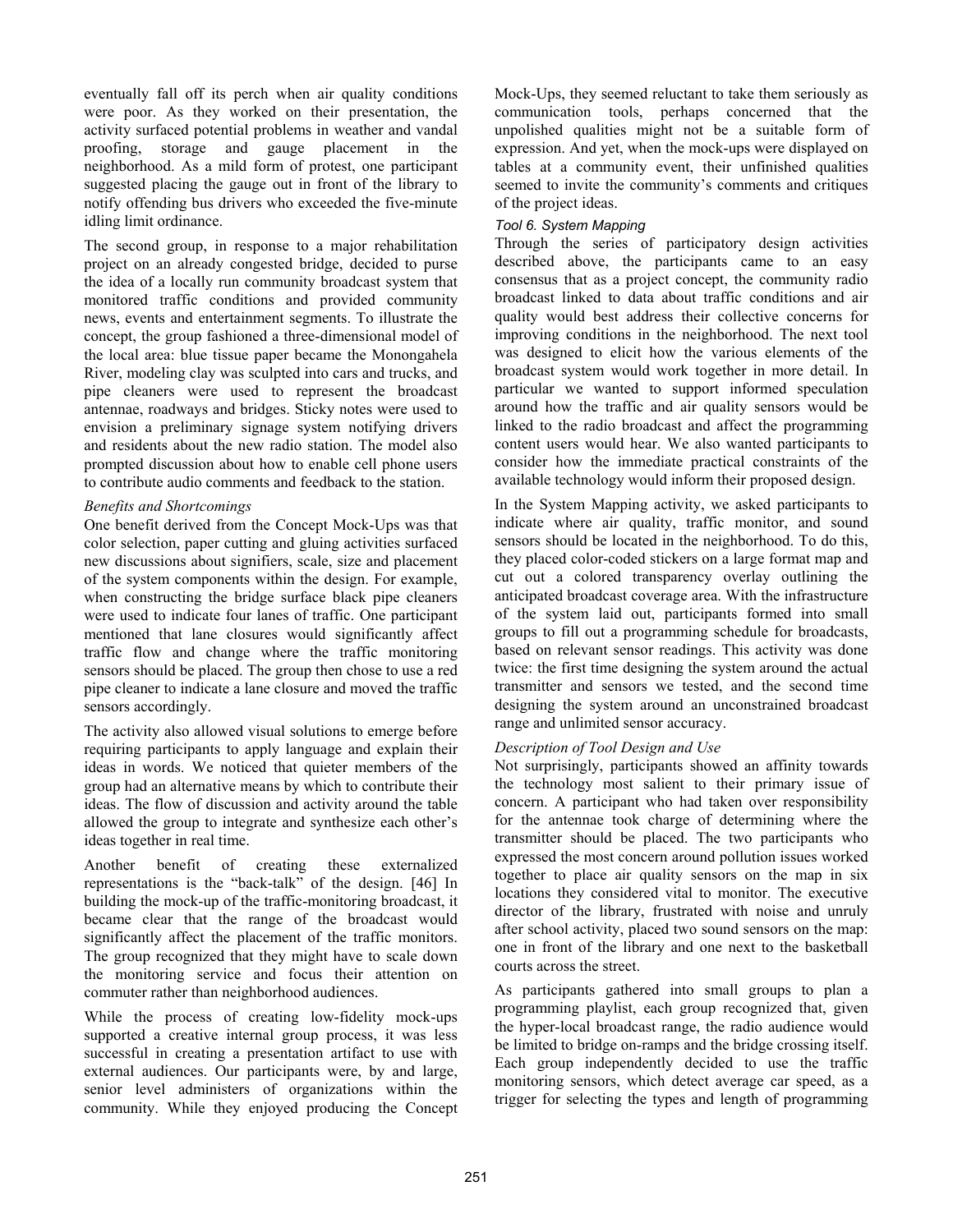content to play. One group calculated that during off peak hours the access to the broadcast would be 15-30 seconds; during peak congestion access to the broadcast could be 5- 10 minutes. For congested traffic, groups planned for segments with a longer playtime-–traffic updates, sound bites of local interest, news or calendar events to be selected.

## *Benefits and Shortcomings*

This engagement demonstrated how changing specific technology constraints directly affected how the participants conceived of using the sensors. In the hyper-local broadcast scenario, the participants' programming ideas were highly dependent on the traffic sensor readings and the inferences that could be made about the type and length of programming content that would be appropriate for commuters. The unconstrained broadcast scenario allowed for longer-format programming ideas and a more community-centered audience with the use of real-time traffic sensor data as a trigger for programming a standard traffic report.

### **DISCUSSION**

Upon reflection, enabling informed speculation has emerged as the central challenge of the Neighborhood Networks programs, with relevance to related community robotics and participatory sensing programs. The crux of this challenge is maintaining a balance between structured activities that convey and reinforce the limitations and capabilities of a given technology, and open activities that not only allow for, but also prompt imaginative thinking within an unfamiliar technology.

Many of our tools shared a strategy of requiring participants to maintain this balance within a single activity. So, rather than separating learning and application, the endeavor of discovery and synthesis occurred together within a single activity, often in a tight feedback loop. For example, in the Robot Storyboarding, participants were required in a single activity, and in a single representational form, to imagine the ends to which they wanted to apply robotics and sensing, and then specify how the robotics and sensing technologies available to them could achieve these ends. This often resulted in an iterative process of proposing function, evaluating that function against the known capabilities and limitations of the technology, then refining the proposal. One benefit of this strategy is that participants began thinking about the application of the technology in an experientially informed manner from the beginning. Another benefit this strategy had was a cumulative effect. As the programs progressed, participants were able to iterate on concepts or incorporate aspects of early designs into later designs. For example, in the System Mapping activity for the sensorlinked community radio broadcast, participants chose to add three sound sensors to the map to monitor activity along a particular street of concern. This notion of sound acting as an early warning indicator of potentially disruptive nighttime behavior was first discussed during the Canary Sensor Walk activity.

Keeping the activities open and allowing for speculation had another, unexpected effect: *it enabled participants to veer away from the charge of designing systems in which robotics and sensing were central, to instead imagine, invent and design for the use of these technologies as supporting elements in other kinds of systems*. In this way, the tools prompted and supported the kind of critical and creative engagement and technological fluency our program was striving for: demonstrating social creativity around robotic and sensing technologies that extended our ideas and intentions, and aligned to the participants' interests and desires.

The prime example of this is found in the community radio concept. Through the tools, activities and accompanying discussions, that group discovered and articulated a shared desire to communicate the unique qualities and issues of their neighborhood to others. On their own, quite surprisingly to the research team, they decided that a community radio broadcast would best suit this desire. In this design, sensors were then cast as a novel means of both collecting information about the neighborhood and controlling the program. The group went on to explore ways to use the sensors to deliver programming that was selected and timed based on sensed traffic speeds and the inferred commute conditions.

It is important to note that this fluency in the use of robotics and sensing in the creative expression of identity and the application of technology to non-technical goals, in fact presented a challenge to our research and the trajectory of the project: we were not community radio experts. To accommodate this design direction required then that we explore and learn about radio broadcast and production together with the participants, invite in new expertise and fold in new technologies to the ongoing program. Such dynamic research situations reinforce the value of a community co-design approach.

## **Community Co-Design**

A distinguishing feature of our community-based work with sensing and robotic technologies is our approach to the design process. Our programs are deeply to committed to close participatory design work with community residents from the inception of program implementation. We take the explicit stance that all participants in the group are codesigners who bring diverse expertise and skills to the creative process. The researcher, who may be a designer, then takes on the role of a facilitator. [43] True community co-design work leverages collective creativity to imagine and plan technology-enhanced actions, interventions and services based on internally-sourced issues and interests. Such an approach is necessary to maintain the flexibility and adaptability required to respond to expressed desires of a given community.

In future work, we would like to push this co-design process further to include participants in explicit and ongoing forms of participatory evaluation during the course of the design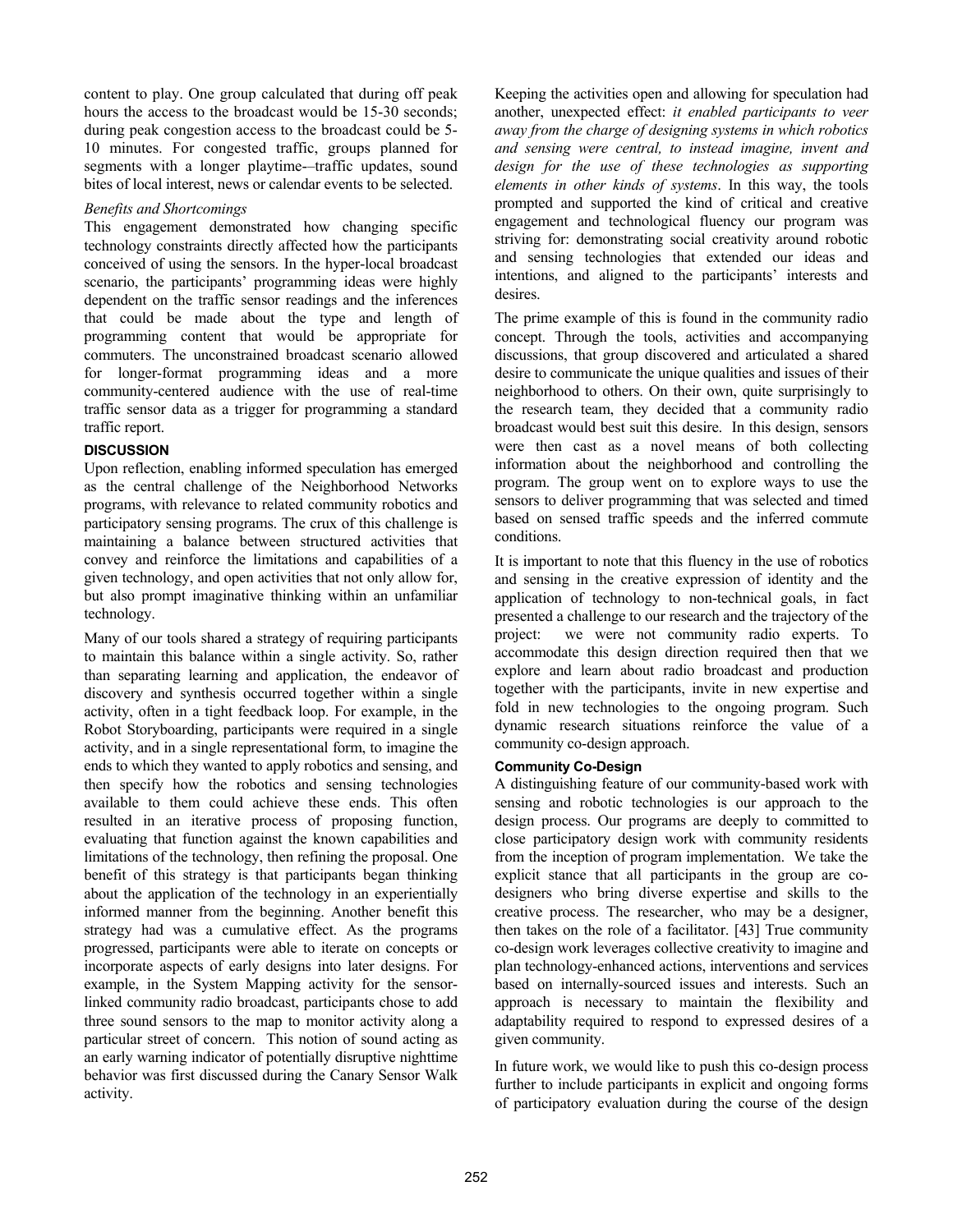process. One advocate of more democratic evaluation methods espouses a "process-generated evaluation" approach that involves all stakeholders and allows for a negotiated form of evaluation that emerges from the group. [25] Such methods allow goal-setting criteria for success and stopping points to be consensually determined by the group.

## **CONCLUSION**

The 2003 National Research Council report *Beyond productivity: Information technology, innovation and creative IT* [38] makes the case that information communication technologies (ITC) are opening new creative arenas. Moreover, tools for such creativity with technology are becoming more open and accessible, offering new trajectories and practices of participatory culture. [27] We would argue that as sensing and robotics become more mainstream, they will have the same potential to support creative and participatory socio-technical environments. They will also require tailored sets of creativity support tools to enable a broader range of citizens to use these technologies to creatively engage in problem solving and take action on social and environmental issues.

Media affects the nature of learning and communication in the design process. Much of the creativity support tool work to date has focused on communication interfaces that are screen based. Our work seeks to develop a set of tools to foster creative and critical engagements that enable everyday citizens to engage in meaning making with sensed data from their local environments.

We believe that with creativity support tools such as those we have presented in this paper, everyday citizens and nonexperts can begin to critically and creatively engage with these technologies for positive social ends. Low-cost, reliable and easy-to-use sensors put the persuasive quality of scientific data in the hands of citizens. Moreover, robotic technologies themselves can become a powerful communication and expression form that is mobile, embodied and interactive – in other words a form of new media. To weave sensing and robotics into participatory culture, as has been done with other media, requires new tools, and too, new approaches to research. In enabling informed speculation, the research process must be open to significant shifts in trajectory, as such shifts exemplify the very moments of technological fluency sought after.

## **ACKNOWLEDGMENTS**

We thank all of our community partners in Pittsburgh and Braddock, without whom this research would be impossible. This work was supported in part by NSF grant ISE-0741685 and support from Intel Corporation. We also thank Kevin Crowley and Illah Nourbakhsh for their assistance in this research.

## **REFERENCES**

1. Arias, E. G., & Fischer, G. Boundary objects: Their role in articulating the task at hand and making information relevant to it. In *Proc. International ICSC Symposium on*  *Interactive & Collaborative Computing 2002* (2002), 567-574.

- 2. Banaji, S, Burn, A and Buckingham, D . The Rhetorics of Creativity: A Review of the Literature. London: Arts Council England, 2007.
- 3. Barad, S. and Squire, K. Design-Based Research: Putting a Stake in The Ground, *Journal of The Learning Sciences*  13, 1 (2004), 1-14.
- 4. Barron, B., Martin, C., & Roberts, E. . Sparking selfsustained learning: Lessons from a design experiment to build technological fluency and bridge divides. *International Journal of Technology and Design,* 17, 1 (2006), 75-105. *.*
- 5. Beck, E. P for Political–Participation Not Enough. *Scandinavian Journal of Information Systems,* 14, (2002), 77-92.
- 6. Beyer, B.K. Critical thinking: What is it? *Social Education*, 49 (1985), 270-276.
- 7. Brandt, E. Designing exploratory design games: a framework for participation in Participatory Design? in *PDC'06,* ACM Press (2006), 57-66.
- 8. Bruner, J. *The Culture of Education.* Harvard University Press, Cambridge, MA, 1995.
- 9. Burke, J., Estrin, D., Hansen, M., Parker, A., Ramanathan, N., Reddy, S., and Srivanstava, N.B. Participatory Sensing in *Proc of World Sensor Web Workshop* online: http://www.sensor planet.org/wsw2006/6\_Burke\_wsw06\_ucla\_final.pdf
- 10.Büscher, M., Eriksen, M. A., Kristensen, J. F., and Mogensen, P. H. 2004. Ways of grounding imagination. In *Proc PDC '04*, ACM Press (2004), 193-203.
- 11.Campbell, A.T., Eisenman, S.B., Lane, N.D., Miluzzo, E., and Peterson, R. People-Centric Urban Sensing. In *Proc. of ACM/IEEE Annual International Wireless Internet Conference*, ACM Press (2006), Article No. 18.
- 12.Carroll, J.M. Community computing as human-computer interaction. *Behaviour and Information Technolog*y 20, 5 (2001), 307-314.
- 13.Cuff, D., M. Hansen, J. Kang. Urban sensing: out of the woods. *Commun. ACM* 51, 3 (2008) ,24-33.
- 14. DiSalvo, C. Nourbakhsh, I., Holstius, D., Akin, A. and Louw, M. The Neighborhood Networks Project: A Case Study of Critical Engagement and Creative Expression Through Participatory Design In *Proc of PDC'08*, ACM Press (2008), 41-50.
- 15. Dunne, A. and Raby, F. *Design Noir: The Secret Life of Electronic Objects*. Birkhäuser Basel, 2001.
- 16.Ehn, P. Participation in Design Things, in *Proc of PDC'08*, ACM Press (2008), 41-50.
- 17.Fallman, D. Design-oriented human-computer interaction. In *Proc CHI '03,* ACM Press (2003), 225- 232.
- 18.Findeli, A. ed. Special Issue on Design Research *Design Issues,* 15, 2, 1999.
- 19.Fischer, G. "External and Sharable Artifacts as Sources for Social Creativity in Communities of Interest." In